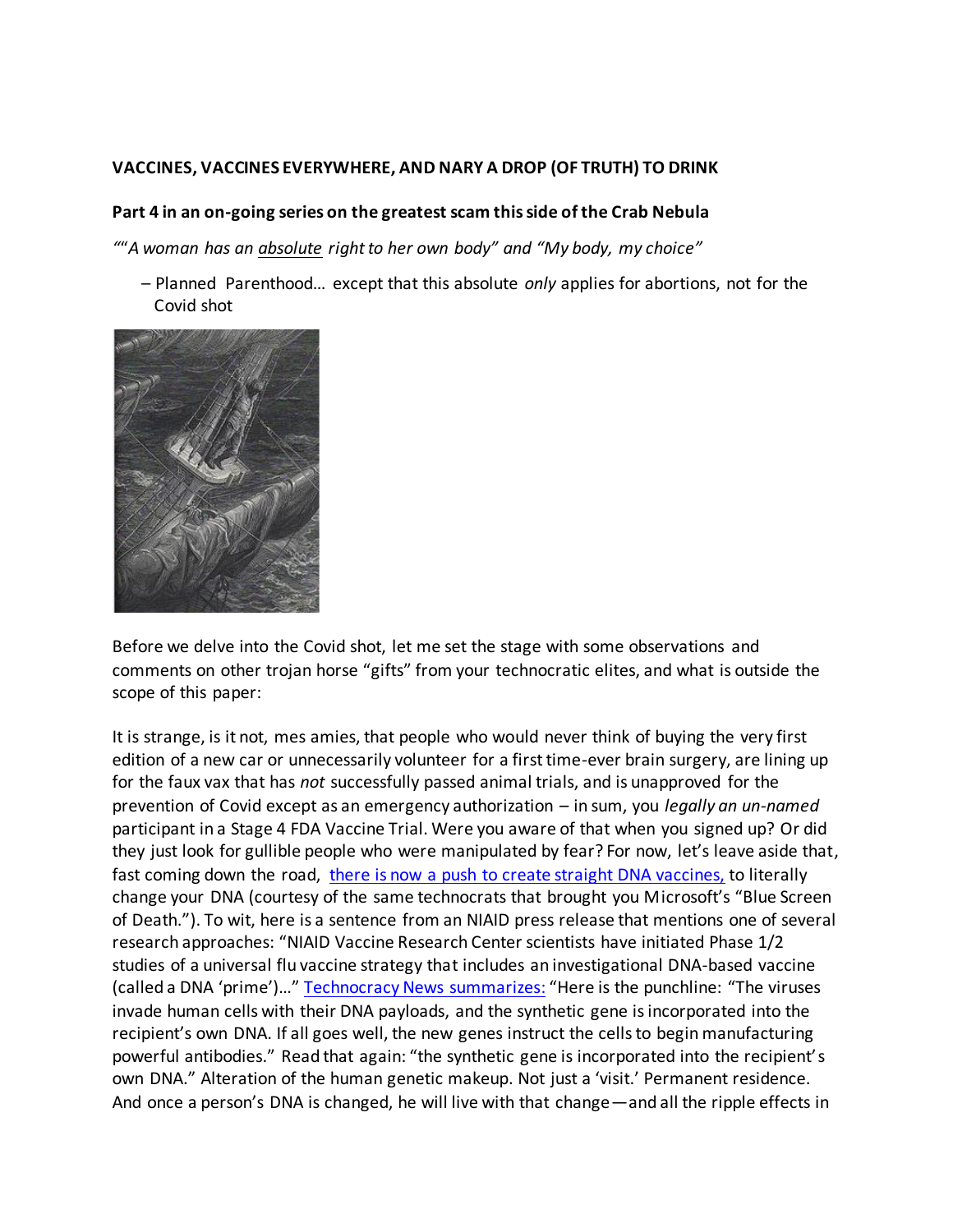his genetic makeup—for the rest of his life." And these vaccines are *not designed* to prevent infection, or its spread – only to stop the majority from getting a more serious case. Which, of course, sufficient Vit D over 40 ng/mL (and under 100), zinc and quercetin will do... only a LOT cheaper

Paired with tis is self-appointed Einstein heir apparent Tom Knight, professor at MIT's Artificial Intelligence Lab, [said in 2007](https://www.newsweek.com/scientists-push-boundaries-human-life-101723) that "*The genetic code is 3.6 billion years old. It's time for a rewrite.***"** Might this recall that "Best and the Brightest" cadre that got us into Vietnam? Looks like we have a new replacement crew for them! Knight's synthetic biology company Ginkgo Bioworks is [using its synthetic biology tech](https://www.forbes.com/sites/alexandrasternlicht/2020/03/20/synthetic-biology-powerhouse-ginkgo-bioworks-pledges-25-million-in-resources-to-projects-that-combat-coronavirus/?sh=4213a7e3676f) to develop COVID vaccines. Apparently Tom knows more than God, you can be assured. And of course the vile Bil[l Gates funded](https://www.statnews.com/2020/03/09/coronavirus-scientists-play-legos-with-proteins-to-build-next-gen-vaccine/) synthetic biologists believe that they can "do better" than nature with "**self-assembling nanoparticles**" that will be injected into your body: "*With all due respect to nature, synthetic biologists believe they can do better. Using computers, they are designing new, self-assembling protein nanoparticles studded with viral proteins, called antigens: these porcupine-like particles would be the guts of a vaccine*."

To which I have one word. Or make that picture:



Yep, even God Himself (herself? zirself?) couldn't sink her!

Technocracy News has a lengthy write up on this topic in depth [here](https://www.technocracy.news/covid-mrna-vaccines-kick-off-planetary-genetic-overwrite/).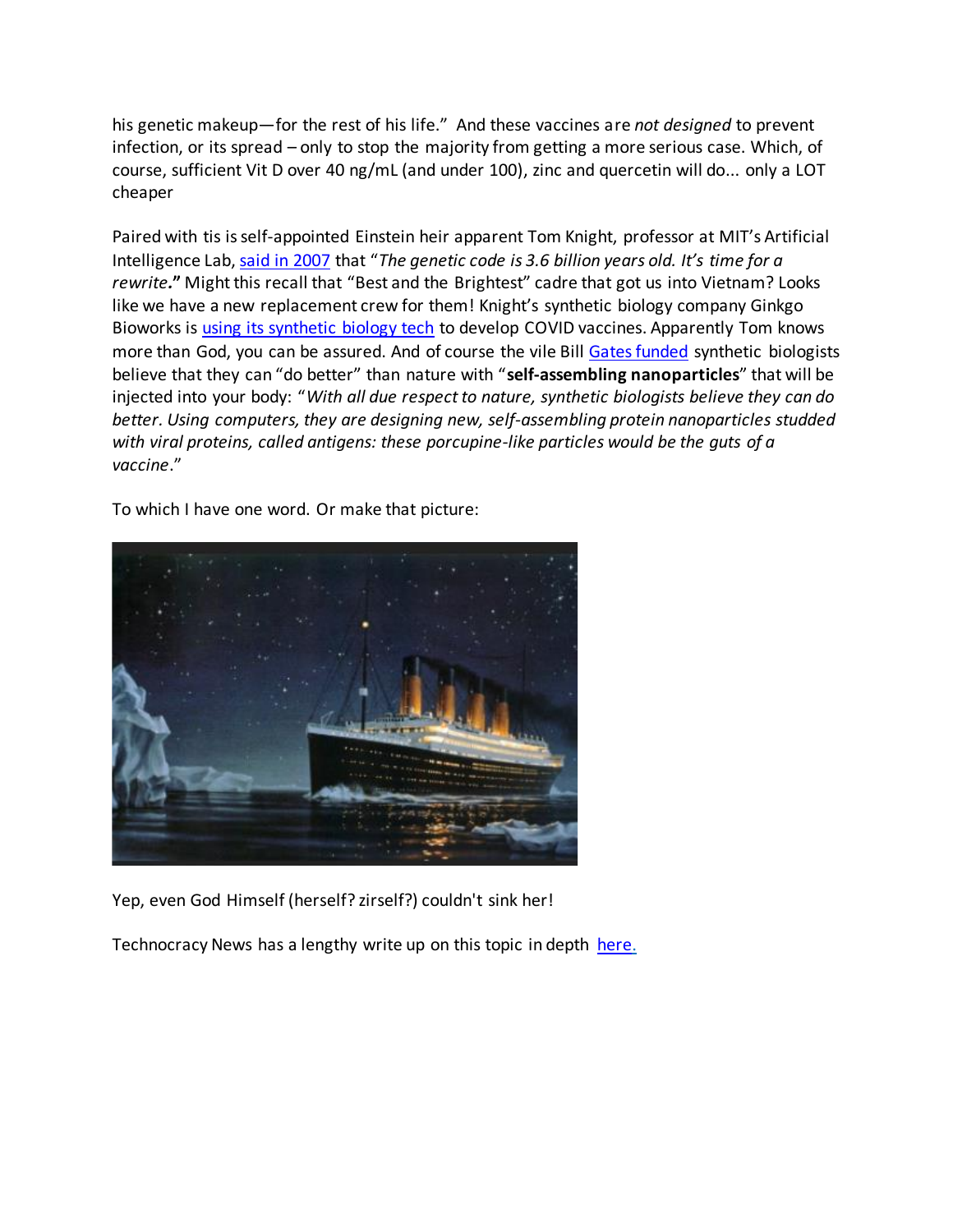Of course, the current mRNA "vaccine" is NOT a vaccine - which comes from the Latin *vaccinus*, the word for cows, illustrating the first vaccine from Edward Jenner ~1800 used a small amount of cowpox virus to inoculate others. But wait! In line with the Orwellian rule of co-opting of language first and foremost, [Merriam-Webster came out and changed the definition of](https://freedomfirstnetwork.com/2021/04/merriam-webster-adds-new-definition-of-vaccine-so-covid-vaccines-can-be-defined-as-such)  ['vaccine' so Covid 'vaccines' can be defined as such](https://freedomfirstnetwork.com/2021/04/merriam-webster-adds-new-definition-of-vaccine-so-covid-vaccines-can-be-defined-as-such)**.** As someone with a graduate degree in linguistics, I am outraged at this…. Depending, of course, on how Webster defines "outrage" (or for that matter, male or female, truth, 2+2+4, or perhaps more germane - the word propaganda).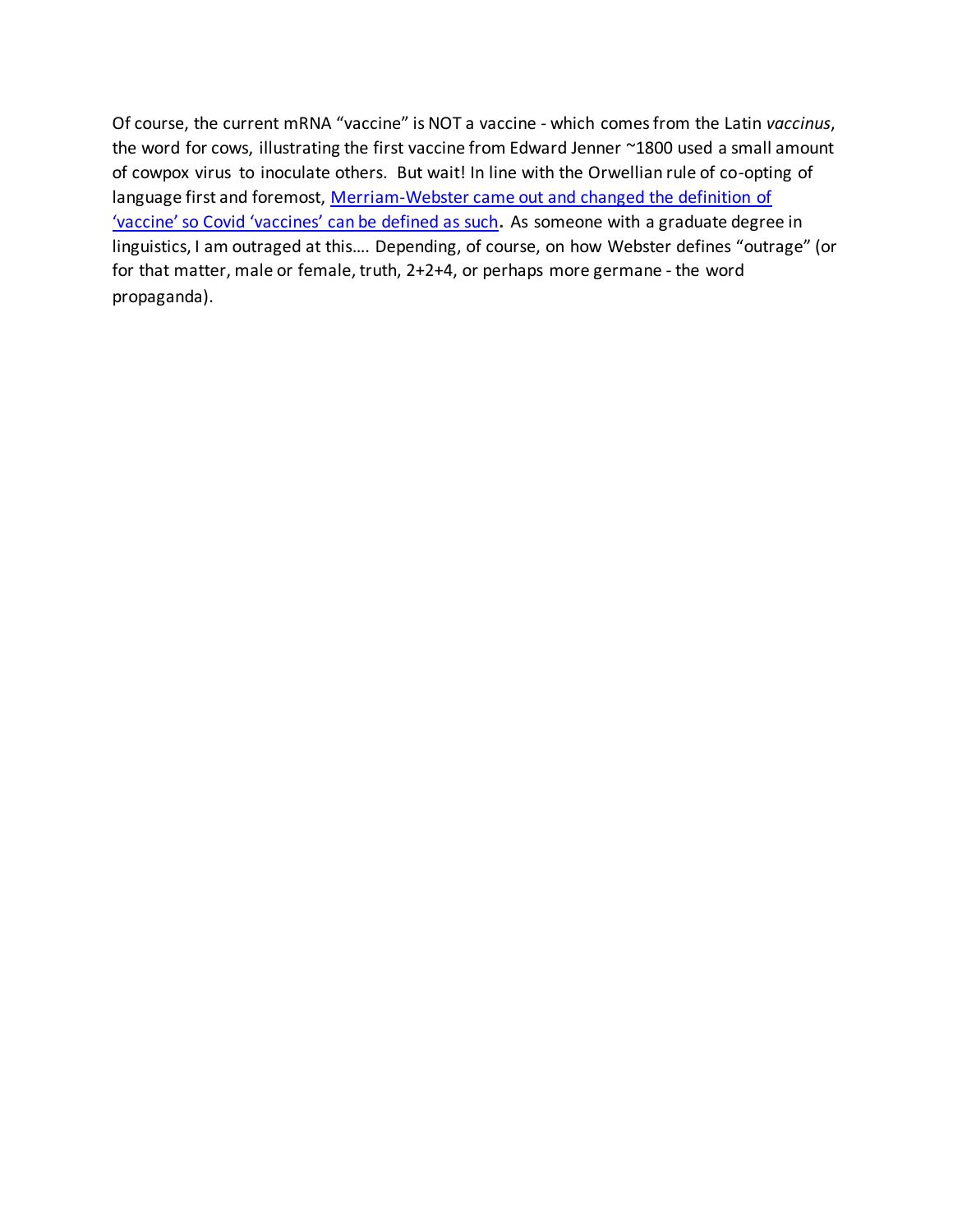First of all, it is not the virus itself that causes the symptoms, but rather the reaction to the virus – here a hyper-inflammatory response by the body. Note that [the Salk Institute reported](https://www.salk.edu/news-release/the-novel-coronavirus-spike-protein-plays-additional-key-role-in-illness/) in research published April 30, 2021 i[n Circulation Research](https://www.ahajournals.org/doi/10.1161/CIRCRESAHA.121.318902) that "shows conclusively" the virus is a vascular disease). The hyper-inflammatory aspect is significant, as this is what is behind the hospitalizations and deaths – and also provides a vector by which we can treat the virus… on our own, if the medical authorities won't let us have medications that actually work, like Ivermectin, hydroxychloroquine, etc. (As of late June, 2021, *53 studies – as reported by Epoch Time, June 23-29,, 2021, page C1 - have shown HCQ can treat Covid effectively.)* And of course, these vaccines do not actually prevent one from getting infected or transmitting the virus, only that the FDA's [Emergency Use Authorization permitted their use with the understanding that](https://off-guardian.org/2021/03/30/covid-vaccine-nonsense/)  [this would make infections less severe.](https://off-guardian.org/2021/03/30/covid-vaccine-nonsense/) [LifeSite](https://www.lifesitenews.com/opinion/covid-19-vaccine-information-to-consent-or-to-decline) News adds [to this,](https://www.lifesitenews.com/opinion/covid-19-vaccine-information-to-consent-or-to-decline) quoting the Pfizer site itself: "*Pfizer-BioNTech and Moderna vaccines are not FDA approved but have been released under Emergency Use Authorization (EUA). These are novel vaccines that use messenger ribonucleic acid (mRNA), which is a molecular portion of the virus' total genetic information. The clinical trials had followed recipients for 2 months after 2 doses. Long-term side effects are unknown. Neither mRNA nor the lipid nanoparticles have been tested in humans. Vaccines commonly use a weakened or killed virus or part of the virus toxin to inject. This triggers the person's immune system to make antibodies that would recognize and neutralize an infecting virus. A mRNA vaccine works differently because laboratory-made genetic material coding for a part of the virus (spike protein) is injected. It first relies on the recipient's cells to read this genetic code and make more of the foreign protein molecule for the spike protein. Then it relies on the immune system to make antibodies to this part of the virus. These antibodies are presumed to inactivate the foreign virus and not attack the person's own cells*." (Note: DNA is that double helix you have seen pictures of in high school, whereas RNA is only one strand. Genetic info in RNA is read by ribosomes, which results in the creation of proteins needed by the cell – the LifeSiteNews.com link has a detailed explanation). But key point is that, per biochemist Dianne Irving, Ph.D., "…*while it may be correct to say that the foreign mRNA does not change the DNA structure inside the nucleus, or the DNA structure of the mitochondrial DNA, it does change the functioning of the mitochondrial-bound ribosomes and thus the functioning of the mitochondrial DNA. Mitochondrial DNA is part of the human genome. Therefore, foreign messenger-RNA causes a change in function of mitochondrial-bound ribosomes, and thus in mitochondrial DNA function. This change in function of the mitochondrial DNA is to produce a foreign protein that it would never make naturally. This change in function of the mitochondrial ribosomes can affect all cells…"* And while Dr Fauci tells us the mRNA shot will not impact our DNA, the NIH openly says it does in the article A novel mRNA modification [may impact gene expression.](https://ccr.cancer.gov/news/article/a-novel-mrna-modification-may-impact-gene-expression)

[While](https://ccr.cancer.gov/news/article/a-novel-mrna-modification-may-impact-gene-expression) you may think the vaccine will prevent the spread of the virus, experts have repeatedly told us that is unknown, and we will still need all the lockdown activities as before. Y'know… as if they think we are stupid enough to forget the whole gambit was just to "bend the curve" – which we all dutifully did. Pfizer did tests on monkeys and found that vaccinated animals still got Covid although the duration of infection was shorter. [The Pfizer site tells us:](https://www.pfizer.com/news/press-release/press-release-detail/pfizer-and-biontech-conclude-phase-3-study-covid-19-vaccine%20(A) "*The clinical vaccine trials did not test for Sars-CoV-2 in all participants so it cannot answer the question of whether the vaccine actually reduces infection or transmission of the virus. The trials only tested*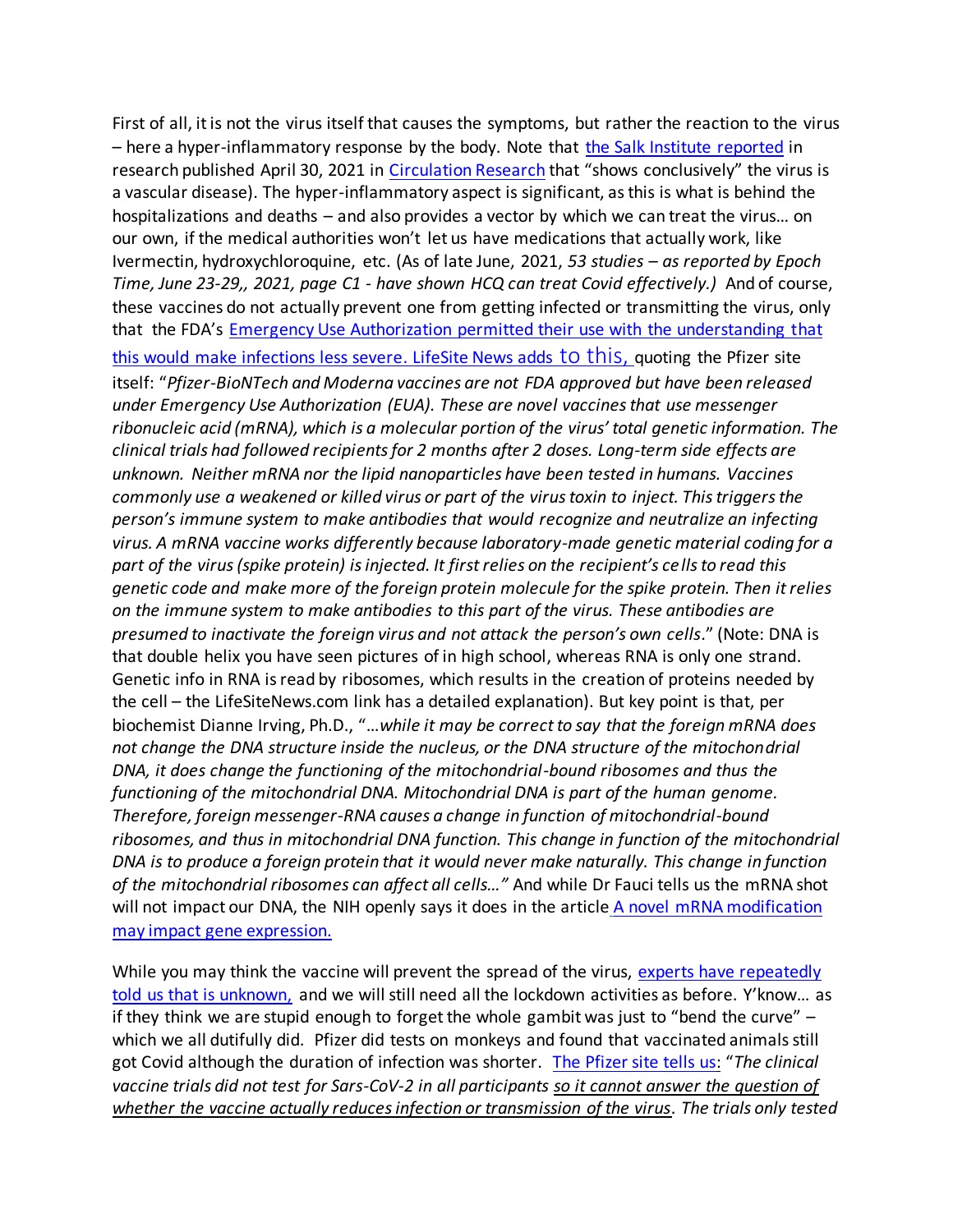*for presence of the virus if the test subject became symptomatic. 170 of the total 41,135 (0.41%) subjects given two doses of the vaccine or placebo became symptomatic. Of these 170 subjects, 162 were in the unvaccinated group and 8 were in the vaccinated group. From these small numbers of symptomatic test subjects the 90-95% efficacy claims were calculated.* The truth is, first the fake news told us [Pfizer and Moderna COVID injections did not prevent infections](https://www.wusa9.com/article/news/verify/verify-moderna-and-pfizer-vaccines-may-prevent-disease-but-not-infection/65-f65cb7ee-24dc-48d0-bc08-8cfb3423a3b6); then they [unsure if it prevented transmission.](http://www.digitaljournal.com/life/health/pfizer-ceo-not-sure-if-vaccine-will-stop-transmission-of-virus/article/582100) Then in April 2021 we were told that variants can still [infect vaccinated people](https://www.marketwatch.com/story/an-israeli-study-says-a-covid-19-variant-can-still-infect-vaccinated-people-heres-what-dr-fauci-says-the-research-means-11618263415?siteid=yhoof2&yptr=yahoo).... except that a few weeks later the story changed again: "A new study [shows the Pfizer vaccine does prevent transmission.](https://bgr.com/science/coronavirus-vaccine-pfizer-biontech-drug-prevents-covid-19-transmission-5912684/) And of course, as of late April 2021, with 86 million vaccinated, Covid [cases are the same as in February two months earlier!](https://freedomfirstnetwork.com/2021/04/its-not-working-86-million-vaccinated-yet-daily-covid-19-cases-are-the-same-as-they-were-in-february) Dr. Harvey Risch professor of epidemiology at Yale University, [explicitly said in April 2021](https://rumble.com/vftpdz-dr.-harvey-risch-60-of-new-covid-patients-have-been-vaccinated.html) that the vaccine companies "provided no information" on their shot stopping the spread of the infection; so if we look at where the vax has been extensively used, Israel, it stops the spread by 50 -60%. This helps herd immunity, but "is not an overnight shutting off of the spread." This also doesn't address an *individual's* risk – where around 60% of the new Covid cases, per Risch himself, being treated *are those who have already had the shot!* Epoch Times – which is the new "newspaper of record" in my books, [similarly told us end of April 2021](https://link.theepochtimes.com/mkt_app/at-least-9245-americans-tested-positive-for-covid-19-after-vaccination-132-dead_3798410.html) that "At Least 9,245 Americans Tested Positive for COVID-19 After Vaccination; 132 Dead." So, that Stasi-like "vaccine passport" means *what* again, exactly??

The need for the vaccine should be predicated on the risk of death one would think. If so, America's Frontline Doctors White Paper on Experimental Vaccines for Covid-19, using CDC's own data, reported The Infection Fatality Ratio is 0.003% for Americans under age 19 (in which case, hopefully they can create a vaccine to protect against kids getting hit by meteorites too) to as high as 5.4% for those 70 years of age and above, an 1800x risk difference based upon age! Here are the [fatality rates per CDC stats](https://www.cdc.gov/coronavirus/2019-ncov/hcp/planning-scenarios.html)[:](https://www.cdc.gov/coronavirus/2019-ncov/hcp/planning-scenarios.html) 0-19 years: 0.00003; 20-49 years: 0.0002; 50-69 years: 0.005; 70+ years: 0.054.

Risks of the Covid jab? Guillain-Barre, which has up to 7% fatality rate, acute disseminated encephalomyelitis, a "rare inflammatory condition that affects the brain and spinal cord," transverse myelitis, a neurological disorder that inflames the spinal cord, Kawasaki disease, mostly in kids under 5, and other listed outcomes are anaphylaxis, stroke, seizures, heart attacks and death. See [here](https://www.lifesitenews.com/news/fda-death-heart-attacks-stroke-blood-disorders-all-possible-side-effects-of-covid-vaccine?utm_source=LifeSiteNews.com&utm_campaign=2543eabb1a-Daily%2520Headlines%2520-%2520U.S._COPY_914&utm_medium=email&utm_term=0_12387f0e3e-2543eabb1a-402348069) for full list. Dr. Jack Wolfson, a cardiologist, is also concerned about myocarditis (usually in males), typically within four days of getting the second dose. See [here](https://naturalheartdoctor.com/the-new-shot-linked-to-heart-problems/). He reports "About 125 cases of myocarditis following vaccination have been reported to the CDC's Vaccine Adverse Event Reporting System (VAERS) since January 2021, but public health officials say the relationship between the heart condition and the shots is unclear. At least 17 of the cases reportedly involve members of the U.S. military."

The issues are so severe that as of March 19, 2021, 19 countries plus Thailand had halted the used of AstrZeneca's vaccine, either in full or part, due to blood clots, while doctors in Oslo University confirmed three blood clots caused by the vaccine ([in April Children's Defense Fund](https://childrenshealthdefense.org/defender/pfizer-moderna-vaccines-blood-clots/)  [reported that the Pfizer and Moderna shots could also cause blood clots](https://childrenshealthdefense.org/defender/pfizer-moderna-vaccines-blood-clots/) as well. Just dandy). Professor Pål Andre Holme, chief physician at Oslo University Hospital, said "Nothing but the vaccine can explain why these individuals had this immune response." See [March 18, 2012](https://www.rt.com/news/518531-norway-astrazeneca-link-blood-clots/)  [article in Science Norway](https://www.rt.com/news/518531-norway-astrazeneca-link-blood-clots/) for details, but in sum, they think a lot of this is predicated on "a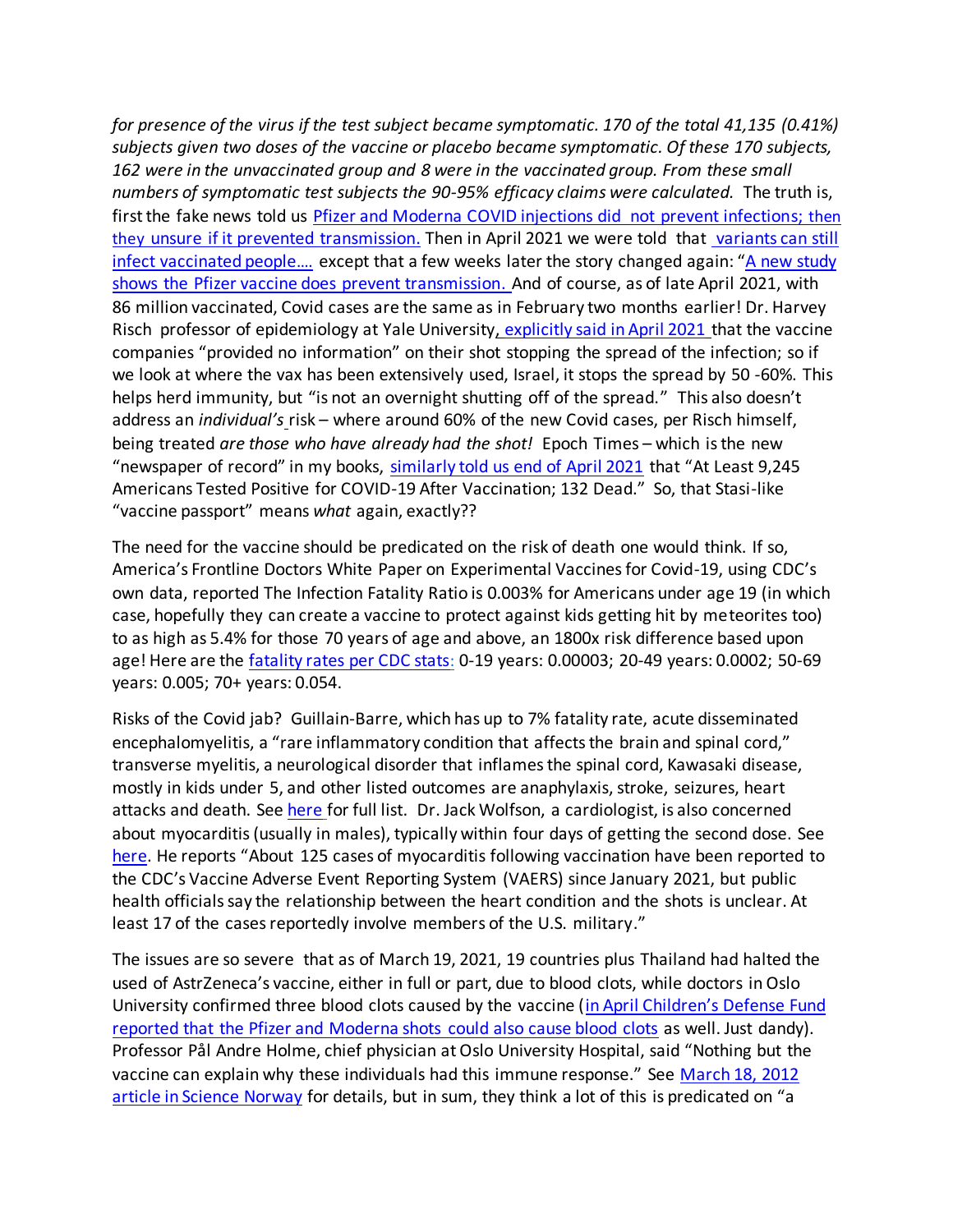powerful immune response" to the vaccine. In Germany, March 19, 2021, German Spektrum researchers reported they think clots may be due to an immune response where platelets are activated, stating the vaccine *"…activates platelets and thus triggers thrombosis. This preliminary conclusion is being made by a working group made up of Andreas Greinacher from the University Hospital Greifswald.*" Perhaps this is why, for example, n CA. and OH. [around half of front line medical staff](https://www.nbcnews.com/news/us-news/many-frontline-workers-refuse-covid-19-vaccines-distribution-rollout-struggles-n1252617) are refusing the vaccine. Incredibly, [Mashupmd.com](https://mashupmd.com/survey-finds-15-of-us-healthcare-workers-refuse-to-take-covid-19-vaccine-2/?utm_source=MagnetMail&utm_medium=email&utm_term=drjwolfie@yahoo.com&utm_content=DocWire%20News%20Daily%20Report%2D01%2D19%5FRESEND&utm_campaign=One%20in%20eight%20recovered%20COVID%2D19%20patients%20reportedly%20die%20within%205%20months)  [reports](https://mashupmd.com/survey-finds-15-of-us-healthcare-workers-refuse-to-take-covid-19-vaccine-2/?utm_source=MagnetMail&utm_medium=email&utm_term=drjwolfie@yahoo.com&utm_content=DocWire%20News%20Daily%20Report%2D01%2D19%5FRESEND&utm_campaign=One%20in%20eight%20recovered%20COVID%2D19%20patients%20reportedly%20die%20within%205%20months) that fully 15% of *trained, professional* US healthcare workers refuse to take the vaccine. Another report tells us [66% of healthcare workers](https://www.washingtonpost.com/business/2020/11/21/vaccines-advocates-nurses-doctors-coronavirus/) in L.A. are going to delay or skip the vaccine...maybe they aren't wowed by the rushed science either. I am not a doctor, not did I play one in our high school theatre, but apparently a *lot* of trained medical staff share the same concerns. As a brief sample of a few related stories, see [here](https://www.cbsnews.com/news/covid-vaccine-health-care-worker-reluctance/) via CBS, [here](https://www.forbes.com/sites/tommybeer/2021/01/02/large-numbers-of-health-care-and-frontline-workers-are-refusing-covid-19-vaccine/?sh=1059f13d3c96) at Forbes, o[r here](https://www.latimes.com/california/story/2020-12-31/healthcare-workers-refuse-covid-19-vaccine-access) per fake news LA Times. Just the U.S? Mais non. For example, after taking the vaccine, one report I read (and since lost the source) reported: *"The university hospital of Brest in Brittany, Western France saw up to 25 percent of its vaccine recipients call out of work due to severe symptoms like headaches, muscle aches, and high fever. Another report notes that the Hygiene and Safety Committee at the hospital in Périgueux, France reported* serious *adverse effects occurring in up to 70 percent of their recently-vaccinated healthcare worker."* 

There is also the issue of low platelets as elucidated by freelance medical writer and neurobiology postgrad Shin Jie Yong in a March 19, 2021, [Medium article,](https://medium.com/microbial-instincts/concerns-of-lipid-nanoparticle-carrying-mrna-vaccine-into-the-brain-what-to-make-of-it-42b1a98dae27) Dr. Goh Kiang Hua, a consultant general surgeon and Fellow of the Royal College of Surgeons, hypothesized the lipidcoated nanoparticles, which transport the mRNA, may be carrying that mRNA into the megakaryocytes in your bone marrow. Megakaryocytes are cells that produce platelets. According to this hypothesis, once the mRNA enters your bone marrow, the megakaryocytes would then begin to express the SARS-CoV-2 spike protein, which would tag them for destruction by cytotoxic T-cells. Platelets then become deficient, causing thrombocytopenia," Yong writes, adding, "Of course, he emphasized that these are just speculations." Great. Question is do you want to "speculate" with your life or health?

Another question: Famed reporter Jon Rappoport, who, like other well-known reporters such as Sharyl Attkisson has "left the reservation," also questions [here](https://blog.nomorefakenews.com/2021/05/04/is-the-genetic-covid-vaccine-creating-a-hurricane-inside-cells-of-the-body/) whether the COVID vaccination actually "forces cells of the body to produce not one, but hundreds of DIFFERENT proteins. Some of these proteins launch severe and fatal allergic reactions. Other foreign proteins stimulate the body to produce a powerful and continuing immune response that goes on too long; the person becomes severely ill or dies. Still other proteins, which are inherently needed by the body, are now viewed as evil intruders which must be neutralized." Just "kinda" important to think about before getting the shot, n'est pas?

The anecdotal list of deaths can never be conclusive of course, and the numbers and stories will change daily, but as of as of April 21, 2021, here is a simple point in time snapshot of deaths in a few news articles from the shot: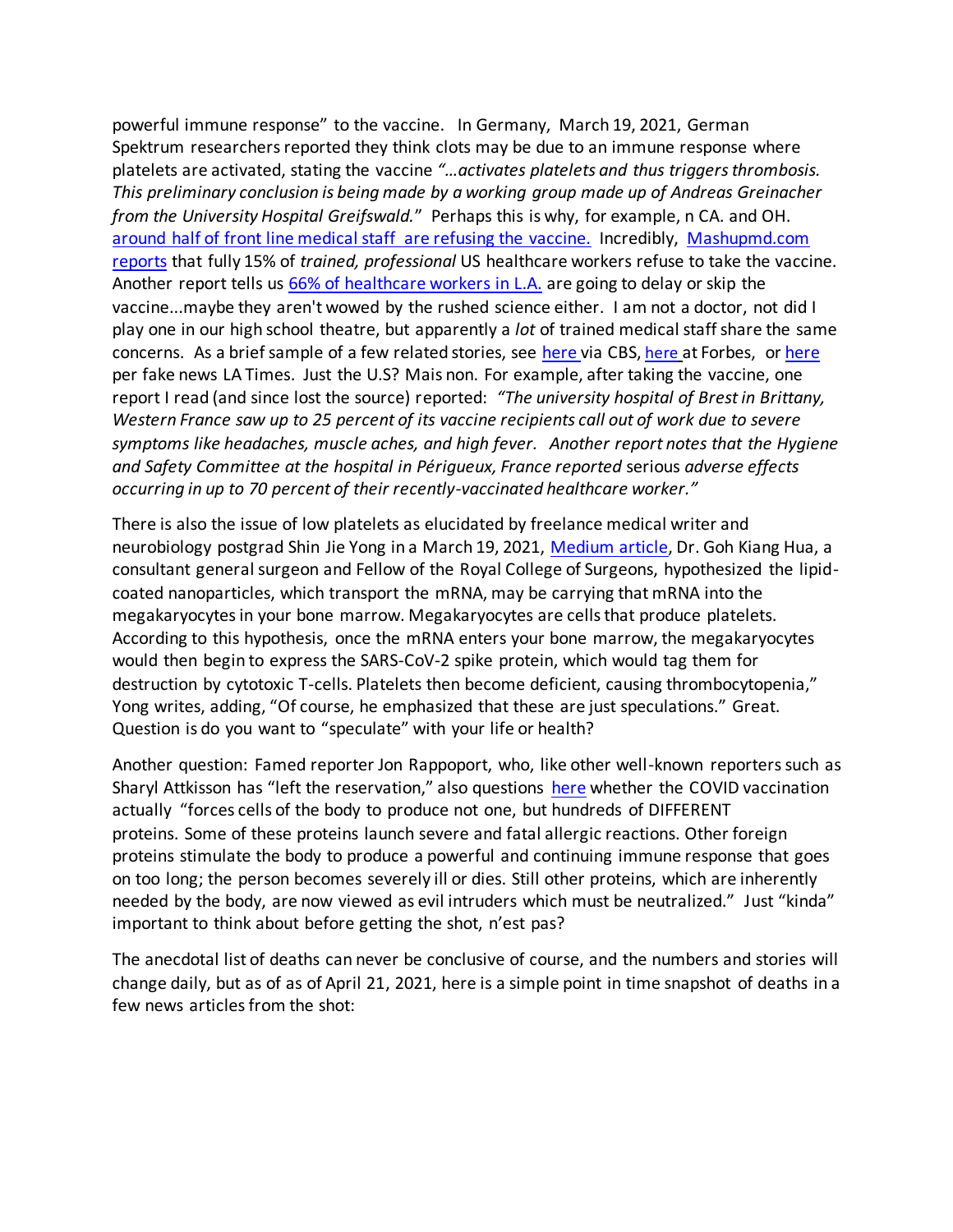[VAERS: Two-year-old baby in Virginia dead six days after second experimental Pfizer mRNA shot](https://thecovidblog.com/2021/04/19/vaers-two-year-old-baby-in-virginia-dead-six-days-after-second-pfizer-shot/)

[Darlene Blackwell: 61-year-old South Carolina woman has brain aneurysm, dead 10 days after](https://thecovidblog.com/2021/04/19/darlene-blackwell-61-year-old-south-carolina-woman-has-brain-aneurysm-dead-two-days-after-johnson-johnson-shot/)  [Johnson & Johnson shot](https://thecovidblog.com/2021/04/19/darlene-blackwell-61-year-old-south-carolina-woman-has-brain-aneurysm-dead-two-days-after-johnson-johnson-shot/)

[Rachel McKinney: 35-year-old British healthcare worker develops multiple sclerosis, dead three](https://thecovidblog.com/2021/04/17/rachel-mckinney-35-year-old-british-healthcare-worker-dead-three-months-after-experimental-pfizer-mrna-shots/)  [months after experimental Pfizer mRNA shots](https://thecovidblog.com/2021/04/17/rachel-mckinney-35-year-old-british-healthcare-worker-dead-three-months-after-experimental-pfizer-mrna-shots/)

[India: actor and comedian Vivek dead 48 hours after Covaxin "inactivated virus" shot](https://thecovidblog.com/2021/04/17/india-actor-and-comedian-vivekh-dead-48-hours-after-covaxin-inactivated-virus-shot/)

[European and U.S. databases show nearly 10,000 total deaths from experimental COVID-19](https://thecovidblog.com/2021/04/18/european-and-u-s-databases-show-nearly-10000-total-deaths-from-experimental-covid-19-shots/)  [shots](https://thecovidblog.com/2021/04/18/european-and-u-s-databases-show-nearly-10000-total-deaths-from-experimental-covid-19-shots/) 

[18-Year-Old Undergoes 3 Brain Surgeries From Blood Clots After J&J Vaccine](https://childrenshealthdefense.org/defender/teen-surgeries-blood-clots-johnson-johnson-vaccine/?utm_source=salsa&eType=EmailBlastContent&eId=862a4102-d542-4df5-883b-3574d22cd4b4)

[Jacob Clynick: 13-year-old Michigan boy develops myocarditis, dead three days after second](https://thecovidblog.com/2021/06/21/jacob-clynick-13-year-old-michigan-boy-develops-myocarditis-dead-three-days-after-second-experimental-pfizer-mrna-shot/)  [experimental Pfizer mRNA shot](https://thecovidblog.com/2021/06/21/jacob-clynick-13-year-old-michigan-boy-develops-myocarditis-dead-three-days-after-second-experimental-pfizer-mrna-shot/) (more importantly, here is a whole massive list of others at [www.thecovidblog.com](http://www.thecovidblog.com/) )



<https://covidvaccinereactions.com/> also has a great list that is updated regularly. Well, sorta. As of May, 2021, [the US government has scrubbed the statistics on vaccine related deaths.](https://noqreport.com/2021/05/18/government-scrubs-stats-on-vaccine-related-deaths/) Could this be the reason that as of May, 2021 almost HALF of CDC's employees at CDC's Infectious [Disease branch had NOT taken the jab?](https://needtoknow.news/2021/05/almost-half-of-the-employees-with-the-cdc-have-not-taken-a-covid-19-vaccine/) Don't worry, THAT won't be in your fake news outlet any time soon…or ever, for that matter.

Natural Blaze tells us [here](https://www.naturalblaze.com/2021/05/stand-your-ground-against-forced-medicine.html?utm_source=Natural+Blaze+Subscribers&utm_medium=email&utm_campaign=1cec073926-RSS_EMAIL_CAMPAIGN&utm_term=0_b73c66b129-1cec073926-388484028) that "[Based on injury compensation data,](https://www.hrsa.gov/vaccine-compensation/data/index.html) the flu vaccine is dubbed as the most dangerous vaccine. In a world where science is king, those who claim to be in charge seem to ignore their own data:

• Published data in the 2011 [Journal of Autoimmunity](https://www.sciencedirect.com/science/article/pii/S0896841110000788?via%3Dihub) and the 2012 J Trace Elem Med [Biol](https://www.sciencedirect.com/science/article/pii/S0946672X12000089?via%3Dihub)*.* shows aluminum adjuvants in vaccines, including the flu vaccine, can induce [autoimmune/inflammatory syndrome](http://lup.sagepub.com/content/21/2/118.full)*,* (ASIA), which include [encephalitis,](https://www.sciencedirect.com/science/article/pii/S0967586808001896) [chronic](https://www.sciencedirect.com/science/article/pii/S0946672X12000089)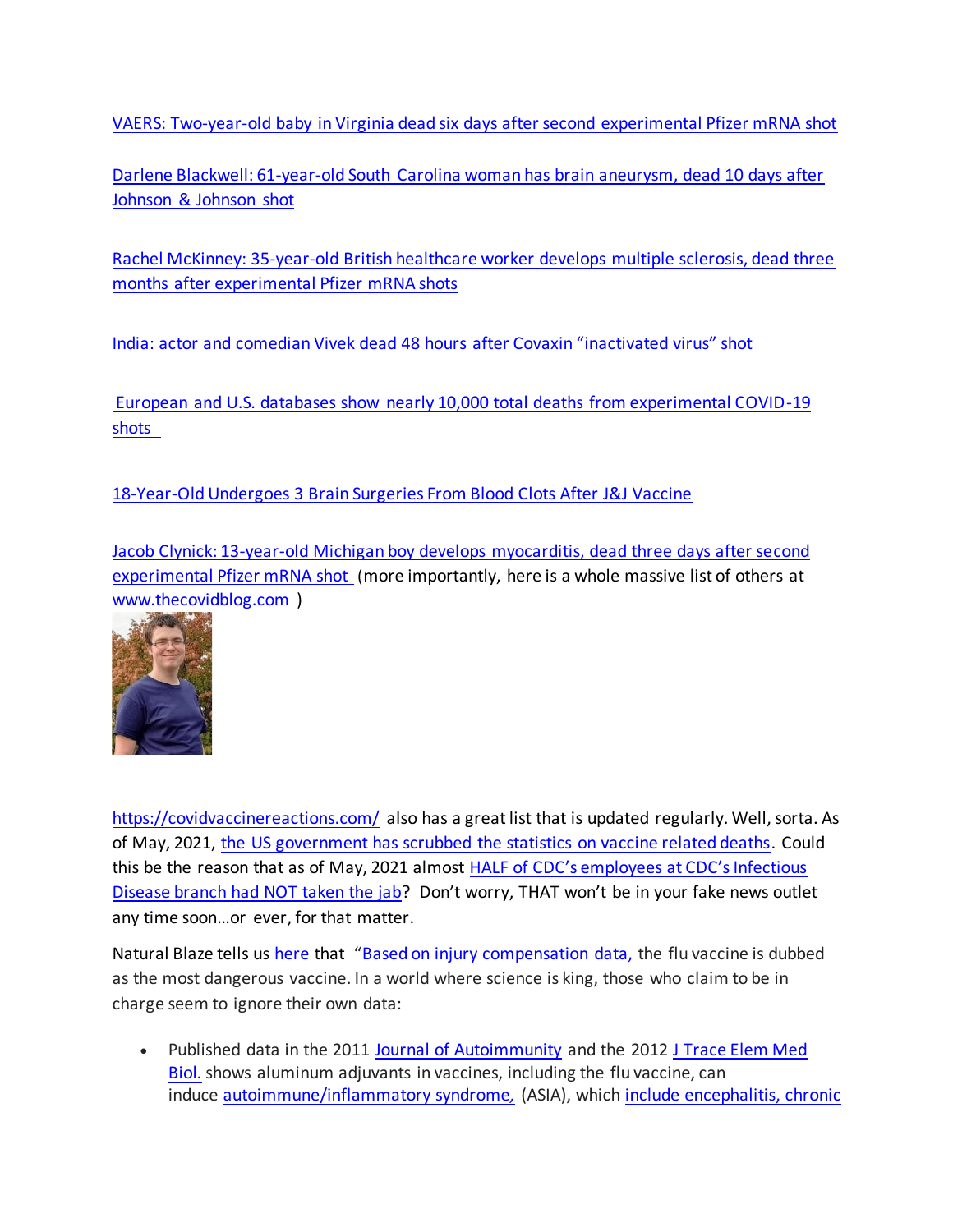[fatigue syndrome, macrophagic myofasciitis, subcutaneous pseudolymphoma](https://www.sciencedirect.com/science/article/pii/S0946672X12000089), and siliconosis.

- Adjuvants in the flu vaccine have been associated with an increase in antibodies leading to antiphospholipid syndrome (APS), also known as Hughes Syndrome. The alumantigen in many vaccines is identical to phospholipids, which form the cell membrane in every cell, it can attack any part of the body – the eye, cardiovascular system, brain, nerves, skin, reproductive system – but is becoming known for causing heart attacks and fetal death (Journal [Lupus. June 2012\)](http://lup.sagepub.com/content/20/7/665.full).
- Children who get flu vaccine are at three times the risk for hospitalization for flu! [\(American Thoracic Society](https://www.sciencedaily.com/releases/2009/05/090519172045.htm)).
- The [2010 Cochrane Database Systems Review](https://www.cochranelibrary.com/cdsr/doi/10.1002/14651858.CD001269.pub4/full) a systems review of primary research in human health care and health policy – found "no evidence that flu vaccines affect complications, such as pneumonia, hospitalization transmission of flu between people or death." Further, claims that the flu vaccine cuts elderly deaths in half were negated: "Due to poor quality data of the available evidence any conclusions regarding the effects of influenza vaccines for people aged 65 years or older cannot be drawn."
- In the aftermath of the 2009/2010 swine flu scare, a 2010 study in the British Medical [Journal](https://www.bmj.com/content/340/bmj.c2994) showed that children in England and throughout the world given the Pandemrix flu vaccine had a 1,400 percent increased risk of developing narcolepsy compared to those not vaccinated.
- A 2011 study in the [Journal Vaccine,](https://www.ncbi.nlm.nih.gov/pmc/articles/PMC3204610/) showed inflammatory adverse events, such as preeclampsia and preterm birth, among pregnant women taking the trivalent influenza vaccine.
- A 2011 study in the [Journal of Internal Medicine](https://www.ncbi.nlm.nih.gov/pubmed/20964738) revealed flu shots result in inflammatory cardiovascular changes indicative of increased risk for serious heartrelated events such as heart attack. What about this shot?
- According to a 2012 double-blind, randomized, controlled trial in *[Clin Infect Dis](https://www.ncbi.nlm.nih.gov/pmc/articles/PMC3404712/)*[. March](https://www.ncbi.nlm.nih.gov/pmc/articles/PMC3404712/)  [15, 2012,](https://www.ncbi.nlm.nih.gov/pmc/articles/PMC3404712/) (the first of its kind) conducted in healthy children 6 to 15 years of age, getting a flu shot was found to increase the risk of other respiratory viral infections over fourfold.
- According to a 2005 study published in the [Archives of Internal Medicine](https://archinte.jamanetwork.com/article.aspx?articleid=486407)*,* "There are not enough influenza-related deaths to support the conclusion that vaccination can reduce total winter mortality among the U.S. elderly population by as much as half."
- In response to mandatory flu vaccines for medical staff, a group of medical professionals published [an open 2013 letter](https://www.jpands.org/vol18no2/hieb.pdf) in the *Journal of American Physicians and Surgeons*, questioning whether such mandates are medically warranted and ethically correct. They cited that the flu vaccine: 1) is a "statistical gamble" in targeting actual circulating viruses; 2) shows seventy percent of people are already immune at the time of vaccination, according to FDA studies; and 3) shows no evidence that it affects complications of pneumonia or transmission from person to person, as advertised. No answer ever followed.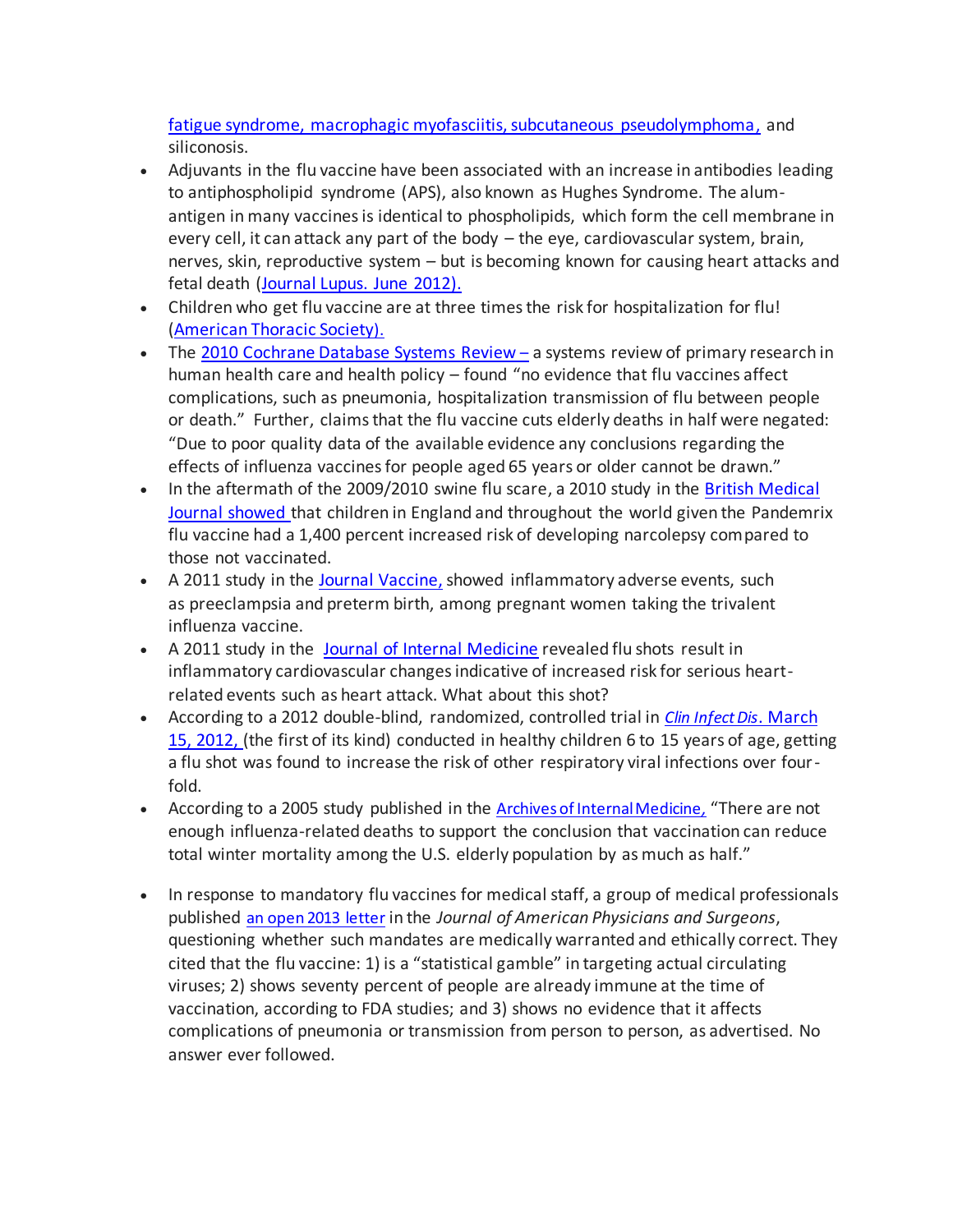Of course, does the vaccine even work? (And if not, the vaccine "passports" are bogus, let alone the fact that the CDC has told us we will still shed the virus after getting the vaccine, and thus require masks – that don't really work anyway). Here is [one report from April, 2021](https://www.naturalhealth365.com/breakthrough-cases-3788.htmlhttps:/www.naturalhealth365.com/breakthrough-cases-3788.html): "*In a public statement released on March 30, 2021, the Washington State Department of Health (DOH) acknowledged that 102 "breakthrough" cases of COVID-19 had occurred so far in the Pacific Northwest state — since February 2021 alone. It's certainly a small amount compared to the 1 million Washingtonians who have already received their two doses. However, of these 100+ people — who all tested positive for COVID-19 at least two weeks after their final dose of the COVID injection — eight required hospitalization, and two died."* Similarly in MI.[, 246 fully](https://wwmt.com/news/state/246-fully-vaccinated-michigan-residents-test-positive-for-covid-19-3-died)  [vaccinated resident in one setting were diagnosed, with three dying; and at the same time](https://wwmt.com/news/state/246-fully-vaccinated-michigan-residents-test-positive-for-covid-19-3-died) , MI, which has one of the highest vaccination rate in April 2021 *led the nation in new* per capita Covid cases. Truth is, other shots, including the flu shot, are less effective in people older than 65, as noted by a 2014 review from Nature Immunology; [NaturalHealth365 reports](https://www.naturalhealth365.com/breakthrough-cases-3788.htmlhttps:/www.naturalhealth365.com/breakthrough-cases-3788.html) "Of course, neither Pfizer nor Moderna are willing to claim that their injections are 100% effective. Pfizer executives claim their shots are 91.3% effective against symptomatic COVID-19 and 95.3% effective against severe COVID-19. Pfizer does not claim that their injections prevent transmission, reduce the spread of the disease, or even prevent someone from getting infected. They are only claiming that getting a shot will reduce the risk that a person will get symptoms if they end up contracting the virus  $-$  a virus that causes only mild or even no symptoms in 8 out of 10 people who come across it…Many other organizations and news outlets will claim that the COVID-19 injection will help reduce the transmission of the virus, even though government officials and Pharma execs readily acknowledge that there's not enough evidence yet to fully support this contention.

The U.S. Centers for Disease Control and Prevention (CDC) admits to this lack of data on their website using the euphemistic phrase "we are still learning" (aka: they don't know). Interestingly, the CDC claims on the same webpage that the jab is effective at "keeping you from getting COVID-19" and later revises this as "keeping you from getting sick." To critics and medic freedom proponents, this isn't just a matter of semantics. Yes, COVID-19 is the disease caused by SARS-CoV-2, but the two are often used interchangeably, contributing to the confusion. And not getting COVID-19 vs. not getting symptoms of COVID-19 are two completely different outcomes, at least in terms of "slowing the spread." So tell me again, exactly, what vaccine passports are good for? But to add fuel to the fire above, Dr. Harvey Risch, professor of epidemiology at Yale, reported end of April, 2021 that 60% of New Covid Patients Have Been [Vaccinated.](https://rumble.com/vftpdz-dr.-harvey-risch-60-of-new-covid-patients-have-been-vaccinated.html) And as exhibit A, the fully vaccinated NY Yankees baseball team in mid-May 2021 saw ["their starting lineup crippled \(shortstop Gleyber Torres was kept out of Wednesday's](https://www.zerohedge.com/covid-19/yankees-suffer-covid-resurgence-8-fully-vaccinated-players-staff-test-positive)  [starting lineup during a game against Tampa Bay\) and a number of coaches and staff sidelined](https://www.zerohedge.com/covid-19/yankees-suffer-covid-resurgence-8-fully-vaccinated-players-staff-test-positive)  [due to a sudden flareup of COVID-19](https://www.zerohedge.com/covid-19/yankees-suffer-covid-resurgence-8-fully-vaccinated-players-staff-test-positive)"; while on the other side of the planet, in just a single occurrence, India reported 37 previously fully vaccinated doctors at Sir Ganga Ram Hospital came down with Covid, which [even the co-opted lie-rag NYTimes had to report](https://www.nytimes.com/2021/04/28/world/asia/india-covid19-variant.html). (don't worry though… I think it is part of a broader scam to push the "variant" scare to get the game going). Per research at Texas Tech Univ., looking again at the virus at this time, they " [found that](http://endoftheamericandream.com/a-new-study-that-was-just-released-could-fundamentally-change-the-way-that-we-view-this-pandemic/)  [cultured human airway cells exposed to both low and high concentrations of purified spike](http://endoftheamericandream.com/a-new-study-that-was-just-released-could-fundamentally-change-the-way-that-we-view-this-pandemic/)  [protein showed differences in gene expression that remained even after the cells recovered](http://endoftheamericandream.com/a-new-study-that-was-just-released-could-fundamentally-change-the-way-that-we-view-this-pandemic/)